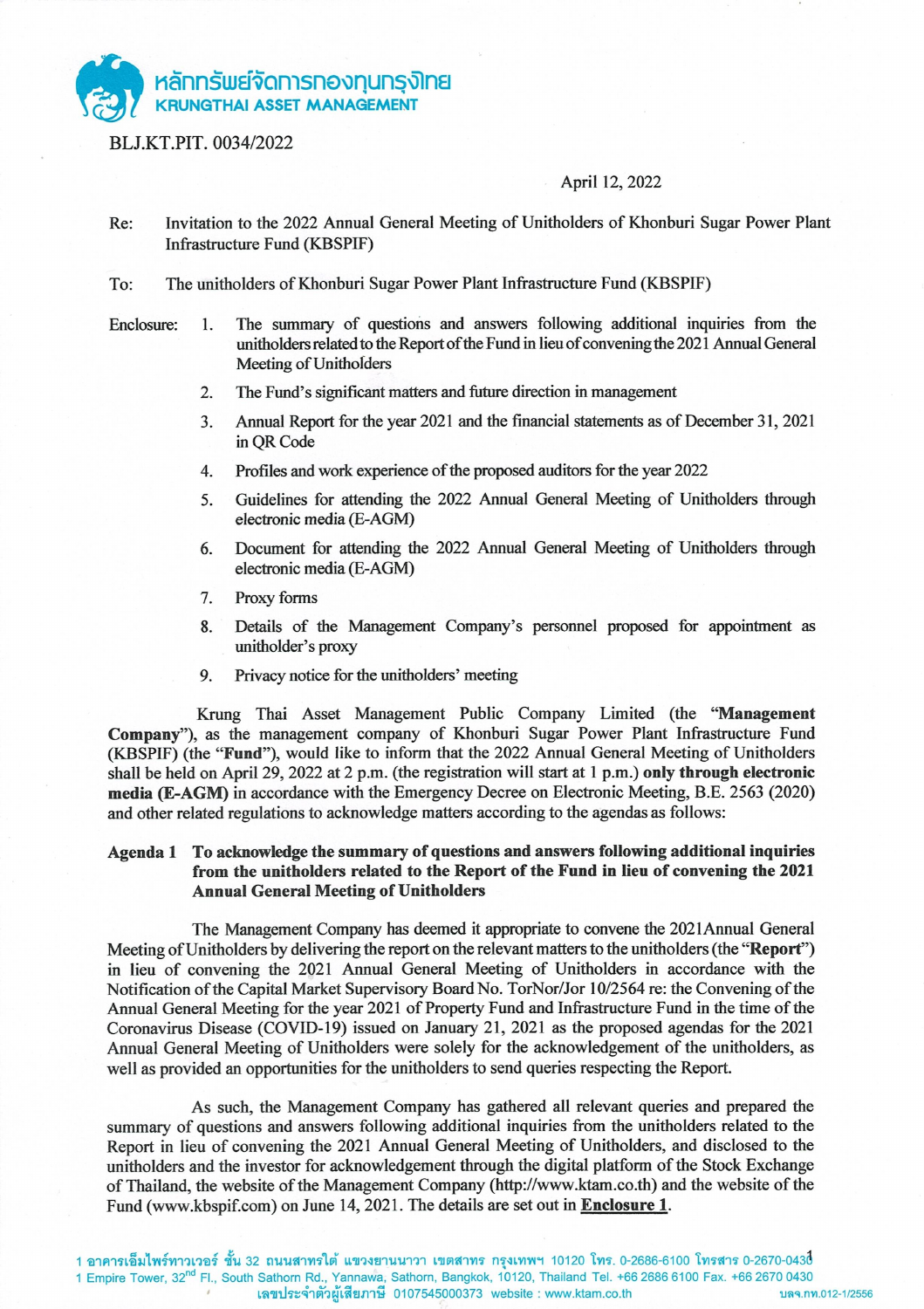# **Opinion of the Management Company**

The Management Company deems that it is appropriate to propose to the unitholders to acknowledge the summary of questions and answers following additional inquiries from the unitholders related to the Report of the Fund in lieu of convening the 2021 Annual General Meeting of Unitholders.

# **Vote required:**

This agenda is for acknowledgement; therefore, voting is not required.

# **Agenda 2 To acknowledge the Fund's significant management and future direction in management**

The Management Company has prepared the details and information relating to the significant management and future direction in management of the Fund. The details of which are set out in **Enclosure 2** which are summarized as follows:

2.1 The Fund's significant management in the year 2021

In the fiscal year 2021, the Fund has received approximately THB 275.14 million under the Revenue Transfer Agreement (the "**RTA**"), which is due to operation of Khonburi Power Plant Co., Ltd. ("**KPP**") to produce and sell electricity in accordance with the terms of the RTA and the minimum electricity business performance.

2.2 Future direction in management of the Fund

Bagasse is the main raw materials and fuels for power generation of KPP which varies according to the amount of sugarcane and sugar output each year. However, KPP's power plants have a stable and reliable source of raw materials and fuels as KPP has entered into a raw material and fuel distribution agreement with KBS with the duration of the agreement in line with the period of the RTA which has a minimum amount of bagasse that KBS will supply and distribute. Including raw materials and other fuels that can replace bagasse (raw materials and other types of biomass fuels such as woodchips and sugarcane leaves) which are in accordance with the relevant licenses to KPP.

# **Opinion of the Management Company**

The Management Company deems that it is appropriate to propose to the unitholders to acknowledge the Fund's significant management and future direction in management as prescribed above which is in accordance with the rules of the Securities and Exchange Commission and the Fund Scheme.

# **Vote required:**

This agenda is for acknowledgement; therefore, voting is not required.

# **Agenda 3 To acknowledge the Fund's performance for the year 2021**

The Management Company has summarized the Fund's performance of the year 2021. The details are shown in Part 4 regarding the Financial Status and Performance (**Enclosure 3**), of which the details are as follows:

| <b>Operating Result (Unit:THB)</b> | As of December 31, 2021 |
|------------------------------------|-------------------------|
| Total income from investments      | 212,289,822             |
| Expenses                           | 15.224.558              |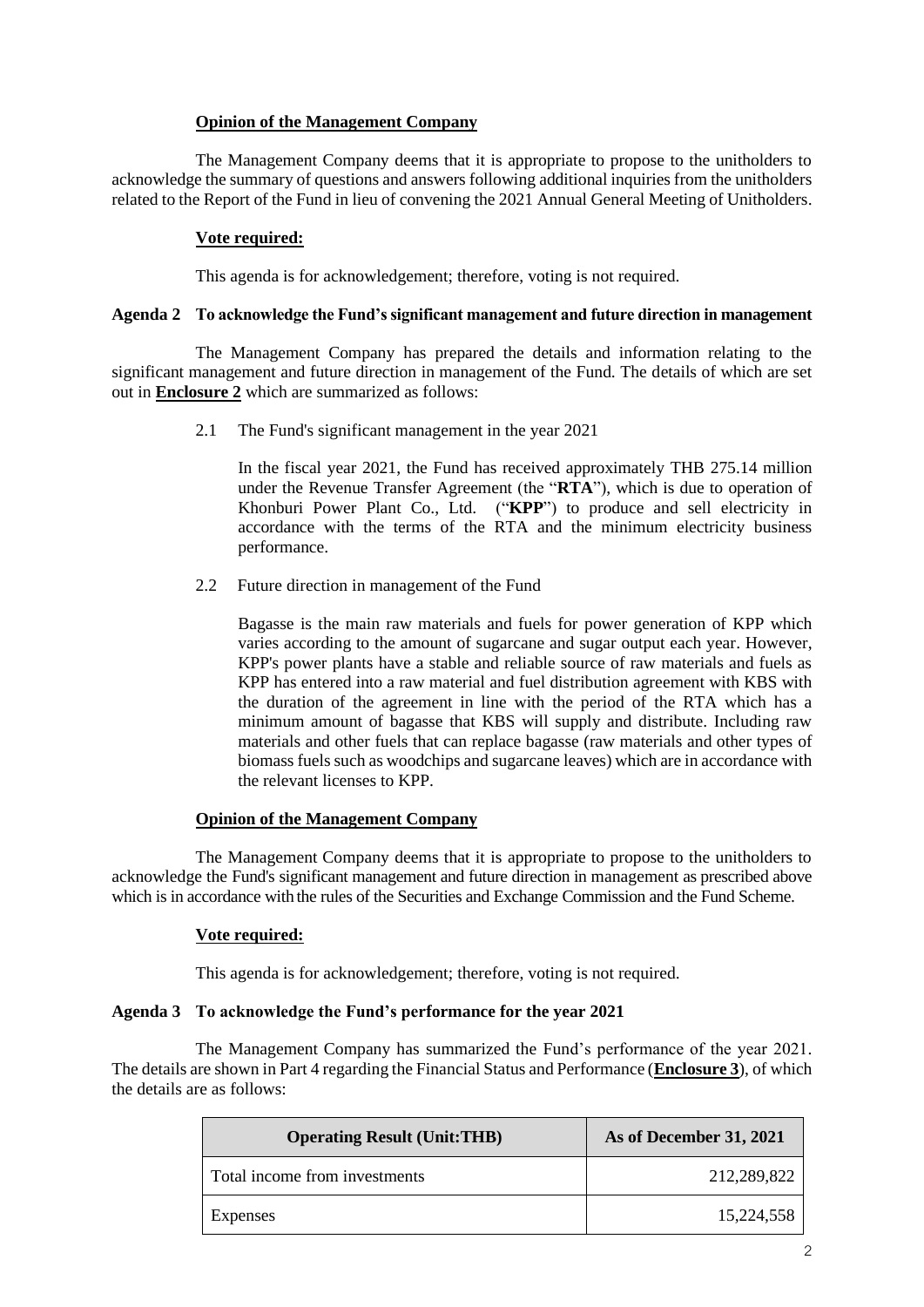| <b>Operating Result (Unit:THB)</b>        | As of December 31, 2021 |
|-------------------------------------------|-------------------------|
| Net investment income                     | 197,065,264             |
| Net gain (loss) on investments            | 64,037,265              |
| Increase in net assets from the operation | 261, 102, 529           |

The financial statements as of December 31, 202 was audited and certified by the approved auditor from EY Office Company Limited, and it is appropriate to present to the unitholders for the acknowledgement with the details as follows:

| <b>Operating Result (Unit:THB)</b> | As of December 31, 2021 |
|------------------------------------|-------------------------|
| Total assets                       | 3,074,975,717           |
| Total liabilities                  | 2,136,311               |
| Net assets                         | 3,072,839,406           |
| Net asset value per unit           | 10.9744                 |
| Number of units (Unit)             | 280,000,000             |

# **Opinion of the Management Company**

The Fund's performance for the year 2021 has been prepared completely and accurately, and it is appropriate to propose to the unitholders to acknowledge the report of the Fund's performance according to the rules of the Securities and Exchange Commission and the Fund Scheme.

#### **Vote required:**

This agenda is for acknowledgement; therefore, voting is not required.

### **Agenda 4 To acknowledge the statement of financial position (balance sheet) and the profit and loss statement for the year ended December 31, 2021**

The Management Company would like to inform the unitholders that the financial position (balance sheet) and the profit and loss statement for the year ended December 31, 2021 was audited and certified by the auditor from EY Office Company Limited. The details are attached in **Enclosure 3**.

#### **Opinion of the Management Company**

The statement of financial position (balance sheet) and the profit and loss statement for the year ended December 31, 2021 was audited and certified by the approved auditor, and it is appropriate to propose the unitholders to acknowledge the financial statements and the profit and loss statement of the Fund according to the rules of the Securities and Exchange Commission and the Fund Scheme.

# **Vote required:**

This agenda is for acknowledgement; therefore, voting is not required.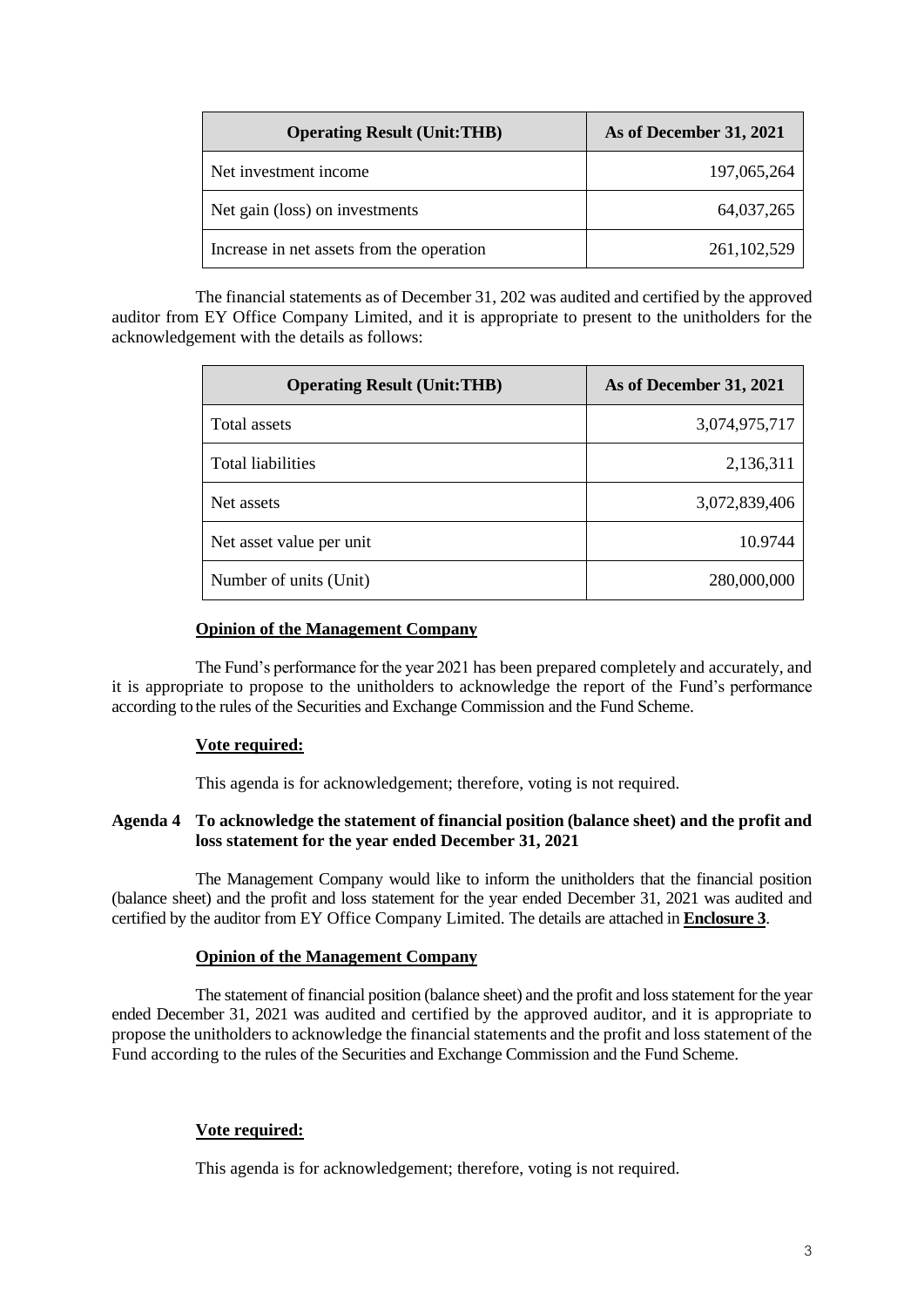# **Agenda 5 To acknowledge the dividend payment for the year 2021**

The Fund has a policy to pay dividends to unitholders as specified in the Fund Scheme, where the Management Company shall pay dividends to unitholders not less than 90% of the adjusted net profits of the fiscal year at least 2 times per year. The Fund's performance for the period from January 1, 2021 to December 31, 2021 has demonstrated that the Fund has the adjusted net profits of THB 260,104,348. Therefore, the Management Company had announced to pay dividends to unitholders 4 times for the year 2021. The details of which are as follows:

| No.                                                     | <b>Operating Result</b>             | <b>Dividend Payment</b><br><b>Ratio (Baht: Unit)</b> | <b>Payment Date</b> |
|---------------------------------------------------------|-------------------------------------|------------------------------------------------------|---------------------|
|                                                         | January 1, 2021 – March 31, 2021    | 0.3960                                               | June 16, 2021       |
| $\mathcal{D}$                                           | April 1, 2021 – June 30, 2021       | 0.2260                                               | September 15, 2021  |
| 3                                                       | July 1, 2021 – September 30, 2021   | 0.2020                                               | December 17, 2021   |
| 4                                                       | October 1, 2021 – December 31, 2021 | 0.2030                                               | March 21, 2022      |
| Total dividend per unit                                 |                                     | 1.0270                                               |                     |
| Dividend payment ratio comparing to adjusted net profit |                                     | 110.56%                                              |                     |

# **Information on remuneration of the Fund for the past 5 years and accumulated amount**

| Per unit<br>(THB) | 2017                     | 2018                     | 2019 | 2020   | 2021   | <b>Accumulate</b> |
|-------------------|--------------------------|--------------------------|------|--------|--------|-------------------|
| Dividend          | -                        | -                        |      | 0.4990 | 1.0270 | 1.5260            |
| Cap reduction     | $\overline{\phantom{0}}$ | -                        |      | 0.0000 | 0.0000 | 0.0000            |
| <b>Total</b>      | $\overline{\phantom{0}}$ | $\overline{\phantom{0}}$ |      | 0.4990 | 1.0270 | 1.5260            |

# **Opinion of the Management Company**

The dividend payment for the year 2021 is in accordance with the Fund Scheme, and it is appropriate to propose to the unitholders to acknowledge the dividend payment as prescribed above.

# **Vote required:**

This agenda is for acknowledgement; therefore, voting is not required.

# **Agenda 6 To acknowledge the appointment of the auditor and the determination of audit fee for the year 2022**

The Management Company has considered and proposed to appoint the auditor from EY Office Company Limited to be the Fund's auditor for the year 2022 in order to audit and provide opinion on the financial statements of the Fund as EY Office Company Limited has experiences and expertise in auditing financial statement, as well as good standard of work and business understanding, including performed the duties with good quality. The name of auditors for the year 2022 are as follows:

| 1. Ms. Suchada Tantioran     | holding license no. | 7138 |
|------------------------------|---------------------|------|
| 2. Ms. Pimjai Manitkajohnkit | holding license no. | 4521 |
| 3. Ms. Rosaporn Dechatkom    | holding license no. | 5659 |

Any of the above-mentioned auditor shall be able to audit and provide opinion to the financial statements of the Fund and in the case where any of approved auditors is unable to perform her duties, EY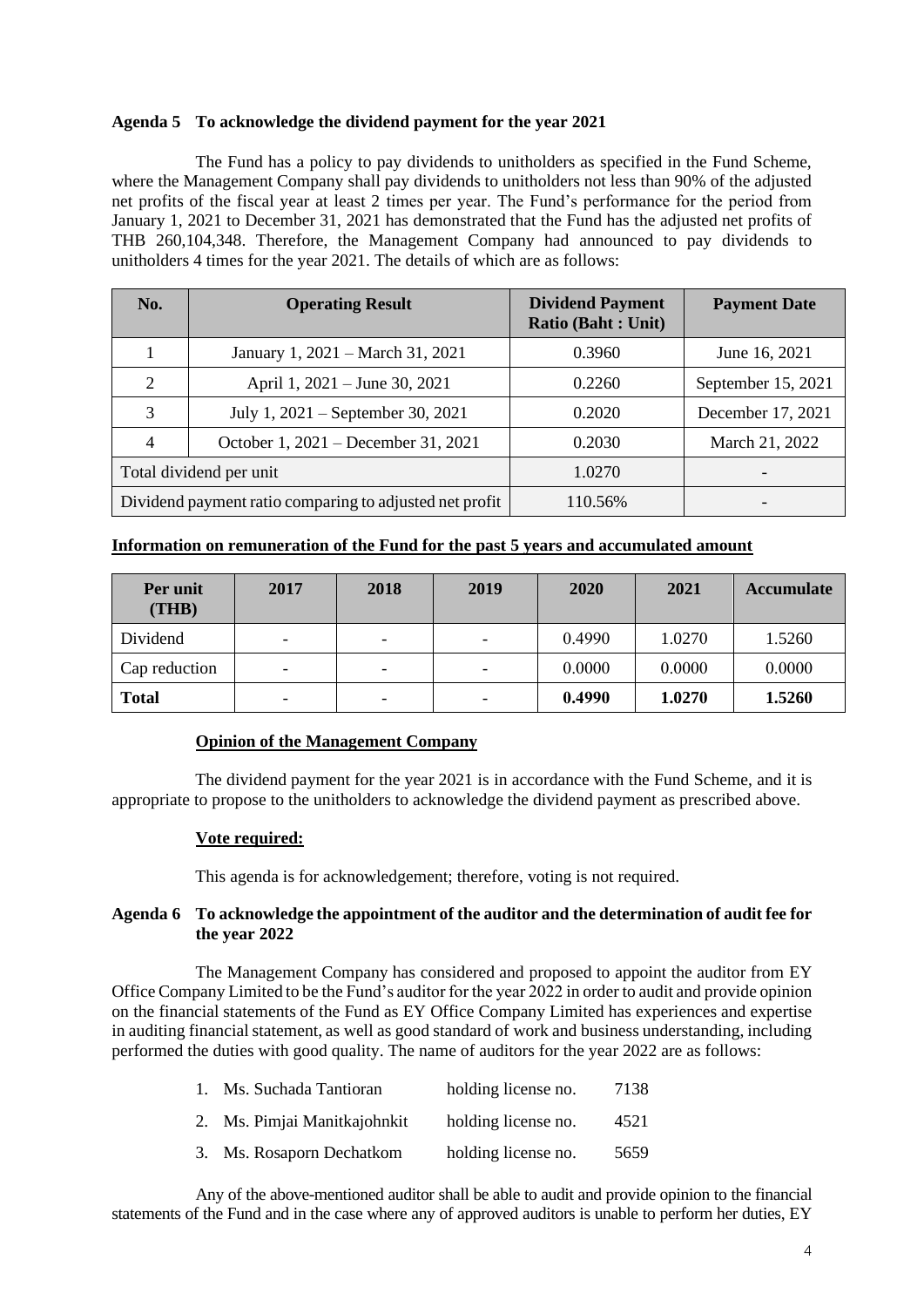Office Company Limited shall procure other qualified auditors from EY Office Company Limited to replace such auditor. The details of the profiles and work experience of the proposed auditor for the year 2022 are set out in **Enclosure 4**.

In this regard, the Management Company has considered and determined a remuneration of auditors for the year 2022 in the amount of THB 1,000,000 (excluding the out-of-pocket expenses). The details of which is as follows:

| <b>Auditor's Remuneration</b>                         | 2021      | 2022      | <b>Difference</b> |
|-------------------------------------------------------|-----------|-----------|-------------------|
| Audit fee for the financial statements<br>(Audit Fee) | 1,000,000 | 1,000,000 | -None-            |

Remarks: The proposed audit fee does not include the out-of-pocket expenses

# **Opinion of the Management Company**

The auditors of EY Office Company Limited have duly performed their duties with expertise in auditing and giving opinion to the financial statements of property funds. In addition, they have no relationship with and/or interest in the Fund, executives, major unitholders or any related persons thereof, therefore, they are independent to perform their duties. The Management Company deems it appropriate to appoint EY Office Company Limited as the Fund's auditor for the year 2022 with the remuneration of Baht 1,000,000 (excluding the out-of-pocket expenses) and propose to the unitholders to acknowledge these matters according to the rules of the Securities and Exchange Commission and the Fund Scheme.

# **Vote required:**

This agenda is for acknowledgement; therefore, voting is not required.

# **Information of Unitholders**

- (1) The Management Company has scheduled the Record Date to determine the unitholders' right to attend the 2022 Annual General Meeting of Unitholders on April 5, 2022.
- (2) The Management Company has already announced the Invitation to 2022 Annual General Meeting of Unitholders together with the supporting documents, which can be downloaded, on the Management Company's website (http://www.ktam.co.th) and the Fund (www.kbspif.com).
- (3) The 2022 Annual General Meeting of Unitholders will be conducted by electronic media (E-AGM) only, as well as the registration and voting. No physical meeting is provided.
- (4) Unitholders who wish to attend the meeting in person or appoint a proxy to attend the 2022 Annual General Meeting of Unitholders via electronic media (E-AGM), please complete the attendance registration to inform the Management Company your intention to attend the 2022 Annual General Meeting of Unitholders, whether attending in person or by proxy. The registration system will be opened from April 12, 2022 at 8 a.m. until April 27, 2022 at 5 p.m. Please find more details in **Guidelines for attending the 2022 Annual General Meeting of Unitholders through electronic media (E-AGM)** (**Enclosure 5**). In this regard, for the attendance registration, the unitholders are required to upload the identification documents (in case of unitholders) or Proxy Form (in case of proxy) and supporting evidence as specified in **Document for attending the 2022 Annual General Meeting of Unitholders through electronic media (E-AGM)** (**Enclosure 6**) to the Management Company in order to verify the right to attend the E-AGM.

However, for the convenience and smooth of the E-AGM holding, the Management Company reserves the rights to only allow the unitholders and the proxies who have completed the attendance registration within specified period to join the 2022 Annual